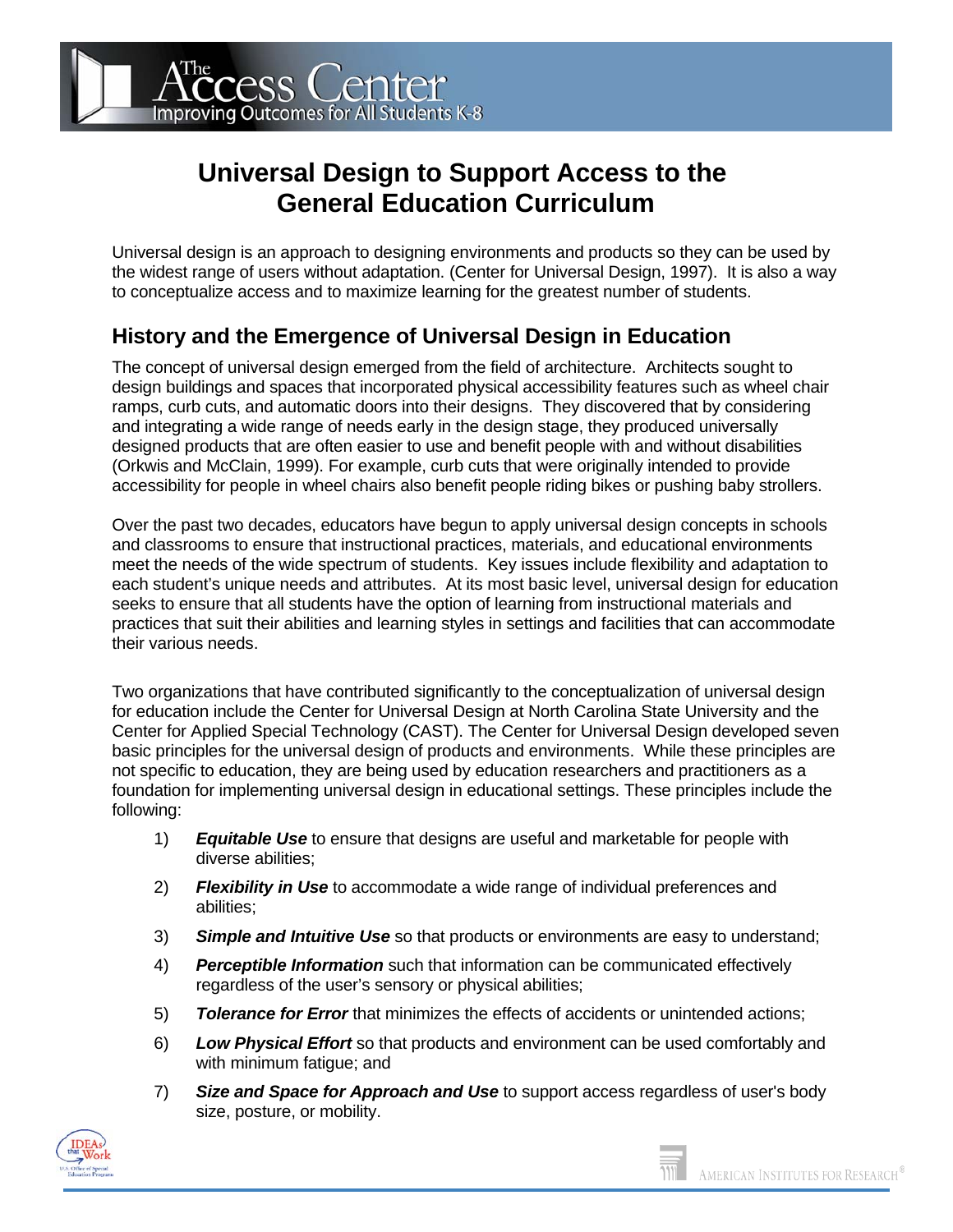CAST more recently has developed a framework called "Universal Design for Learning" that applies universal design principles to curricular materials and instructional strategies to support student learning. This approach emphasizes that curriculum needs to be flexible and presented in multiple formats in order to be accessible and appropriate for students with diverse backgrounds, learning styles, and abilities. The framework is based on the following three neural systems involved in learning: (a) recognition systems that identify patterns and objects, (b) strategic systems that tell us how to do things, and (c) affective systems that determine what is important and provide the motivation for learning. Universal Design for Learning advocates for flexible multiple media and tools targeted to these systems. It also supports curricular materials and instructional strategies that provide numerous means of representation, expression, and engagement (Meyer & Rose, 2000).

Universal design is also being applied to measure more accurately all students' competencies without compromising validity (Thompson, Johnstone & Thurlow, 2002). In many cases, computer-based assessments are making such accessibility possible. For example, frequently needed accommodations, such as reading test questions aloud to students, test magnification, use of a keyboard to respond to questions, or use of a bilingual dictionary can be addressed, in part, by computer-based assessments (Dolan & Hall, 2001).

### **Benefits and Examples of Universal Design in Education**

Universal design in education means providing information in a variety of formats because multisensory methods of receiving and expressing information can make curricula more accessible for students with and without disabilities. Further, universal design means delivering instruction using a variety of teaching methods. Technology provides the capacity to easily change information from one format to another. Materials, tools, and teaching practices developed with universal design concepts in mind can support student's learning by:

- *Building accessibility into design* to ensure that features meeting the needs of the widest range of students are integrally incorporated into the curricula. Such designs can prevent the need for adaptations or retrofitting. For example, electronic curricular material that is designed to be compatible with assistive technology devices allows paraprofessionals, parents, or teachers to more easily program these devices with appropriate content.
- *Providing adaptable materials and media* that allow students to choose and customize formats suited to their learning needs in a number of ways. For example, using *digitized text* students can change text-to-speech, speech-to-text, font size, colors, and highlighting. Digitized materials can also support students through built-in scaffolding or cues to assist with activities such as word recognition, decoding, and problem solving and optional background knowledge for concepts that may not be familiar to some children (Pisha & Coyne, 2001).
- *Using Multiple Media* such as video and audio formats provides a variety of ways to represent a concept and allows students to access the material through their different senses (Meyer & Rose, 2000). For example, computer-based simulations that include video description can help students with and without disabilities to visualize difficult concepts.
- *Providing challenging, salient, and age-appropriate materials* to students with a range of abilities. For example, a student with dyslexia can utilize decoding supports and text-to-speech features incorporated into digitized history or science books, which enhances their ability to access this content. A recent study by CAST found that students who read novels in a digital format with decoding supports are more motivated to read because they can access the content at an age-appropriate level

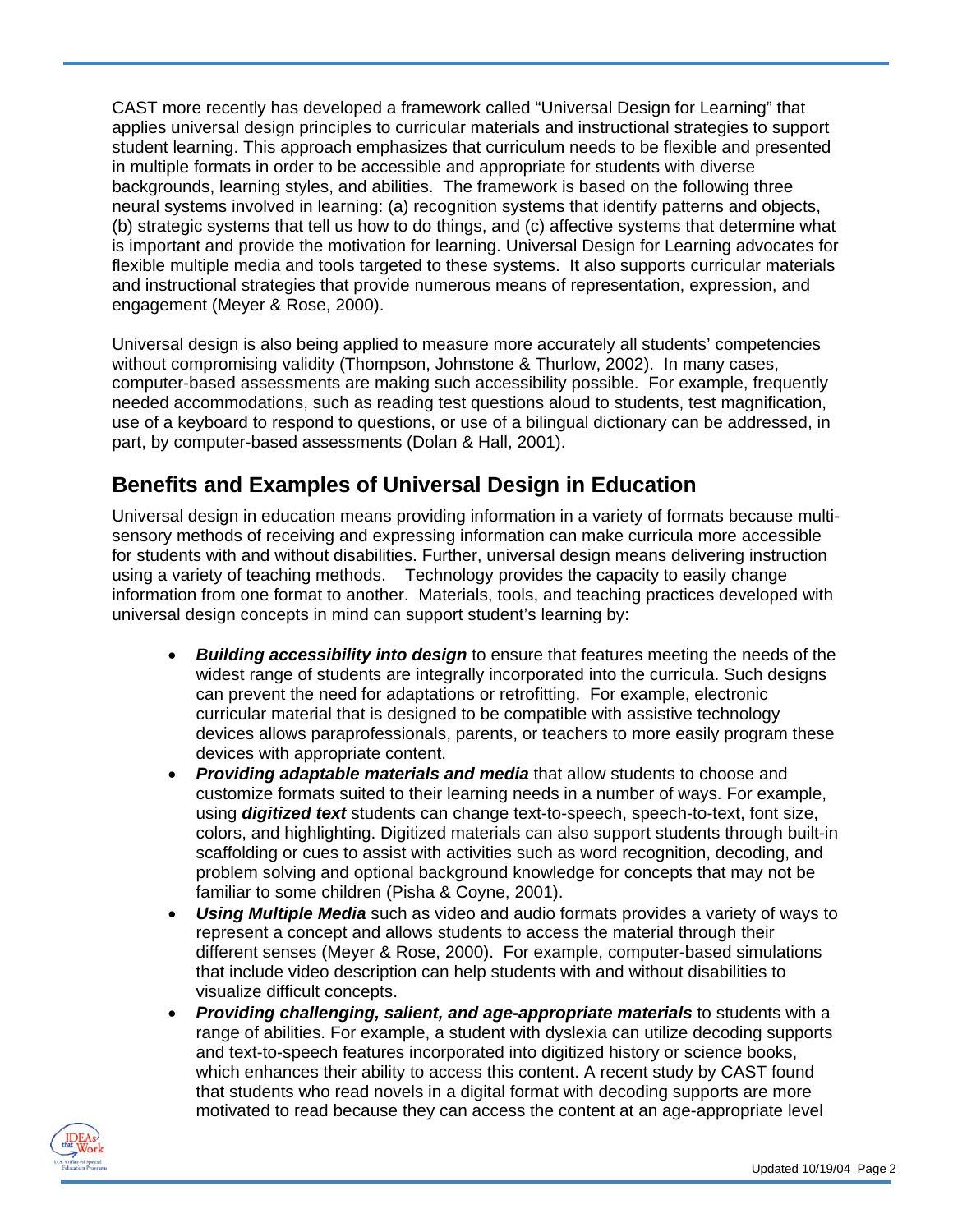that is just challenging enough (O'Neill & Dalton, 2002). In addition, students and teachers can also use the *Internet* as a resource to find current and real-world examples of concepts that can make information more salient and grounded (Meyer & Rose. 2000).

• *Presenting information in multiple, parallel forms* to accommodate diverse learning styles. For example, information can be presented orally in a lecture, visually through pictures, kinesthetically by modeling it in a demonstration, and using technology-based programs that further allow students to interact with the concepts (McGlauglin, 1998).

### **Conclusion**

There is no absolute formula for universal design in education. It is an approach to designing and creating materials, processes, spaces, and practices that embrace the widest range of abilities and needs possible. More than that, it is a commitment to accessibility. By seeking out materials and approaches that have used a universal design approach, and by using universal design concepts in day-to-day practice, teachers will help more students access the knowledge and skills they need from the general education curriculum and beyond.

## **Where to go for Additional Information:**

Center for Applied Special Technology (CAST) [www.cast.org](http://www.cast.org/)

Center for Universal Design, North Carolina State University <http://www.design.ncsu.edu/cud/>

ERIC/OSEP Topical Brief: A Curriculum every student can use: design principles for student access. <http://www.cec.sped.org/osep/udesign.html>

National Center for Accessible Media <http://ncam.wgbh.org/>

The Trace Center, University of Wisconsin-Madison <http://www.tracecenter.org/>

Universal Design Education On-line <http://www.udeducation.org/>

## **References**

Burke, M.D., Hagan, S.L., & Grossen, B. (1998). What curricular designs and strategies accommodate diverse learners? *Teaching Exceptional Children*, *31*(1), 34-38.

- Center for Universal Design (1997). *What is universal design?* Center for Universal Design, North Carolina State University. Retrieved December, 2002, from the World Wide Web: [http://www.design.ncsu.edu:8120/cud/univ\\_design/princ\\_overview.htm](http://www.design.ncsu.edu:8120/cud/univ_design/princ_overview.htm)
- Dolan, R. P. and T. E. Hall (2001). Universal Design for Learning: Implications for Large-Scale Assessment. *IDA Perspectives 27(4)* 22-25.